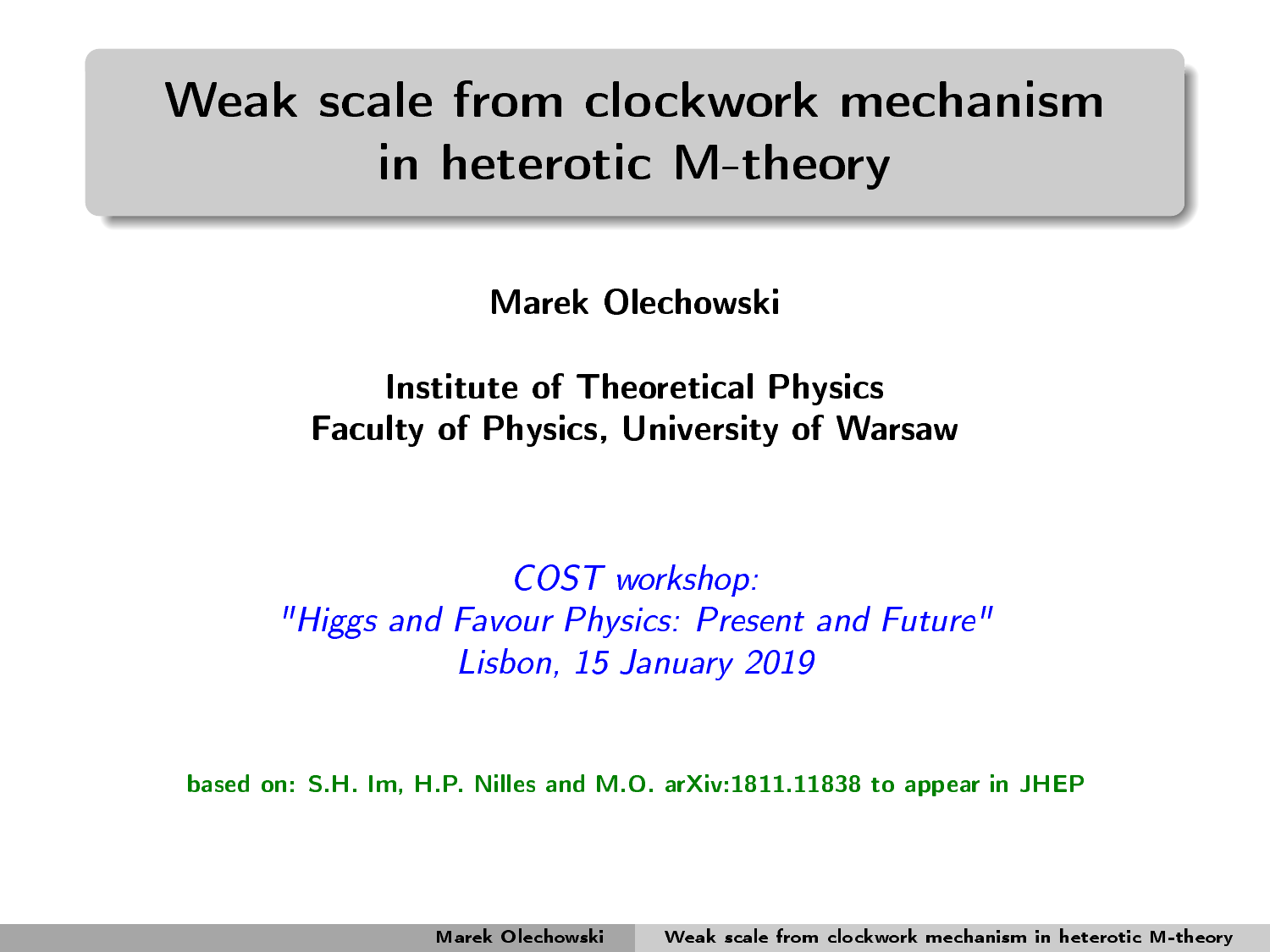- Motivation
- Clockwork mechanism and General Linear Dilaton
- Realization in minimal heterotic M-theory (Ho°ava-Witten model)
- Heterotic M-theory with vector multiplets
- Conclusions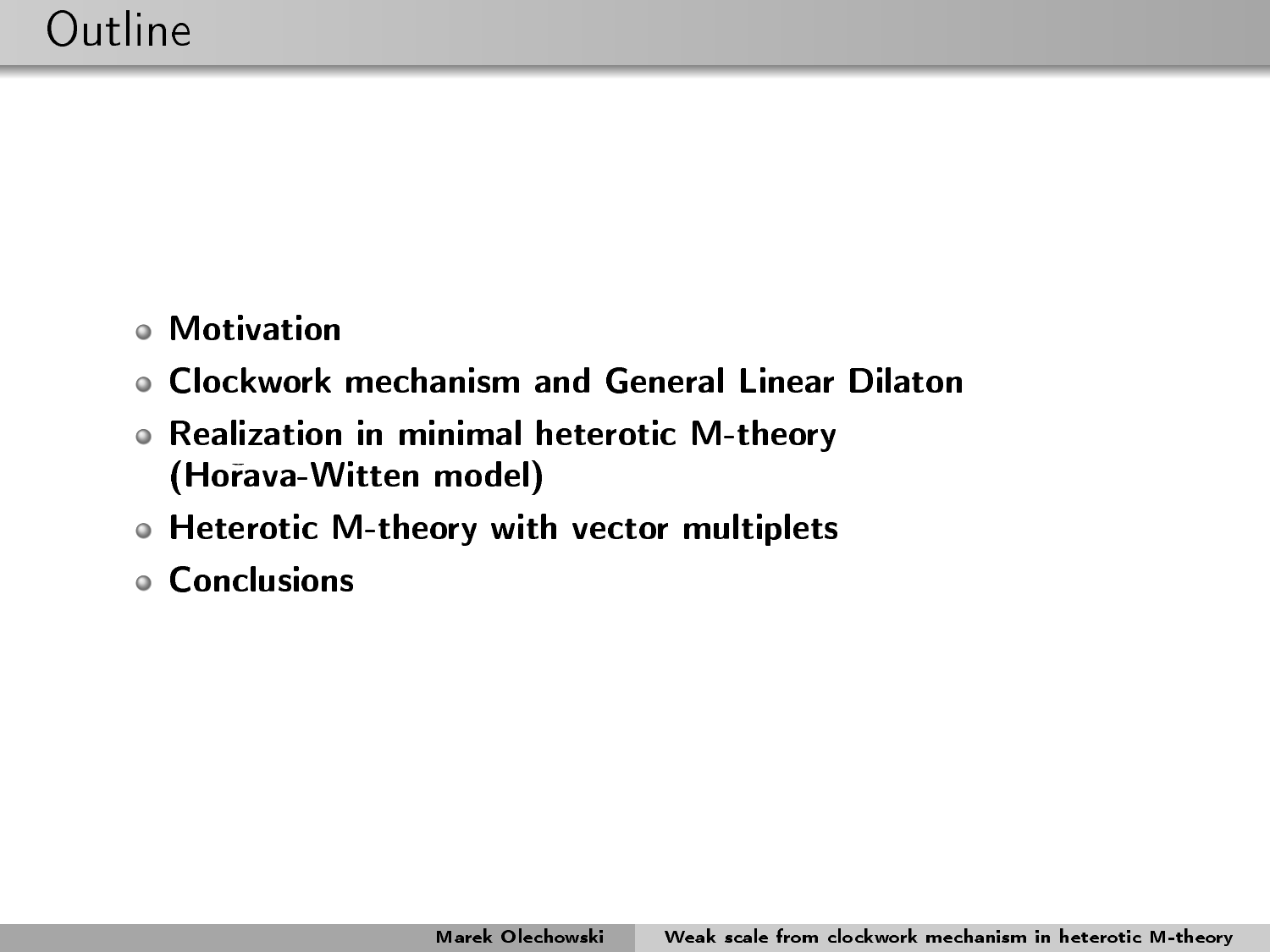- Understanding the origin of large hierarchies of scales (and small couplings) is a major challenge in theoretical physics
- Some of proposed mechanisms based on extra dimensions
	- large extra dimensions (LED)
	- warped extra dimensions (RS)
	- linear dilaton model (LD)
- They may be considered as various General Linear Dilaton (GLD) models
	- generalizations of continuous version of (recently discussed) clockwork mechanism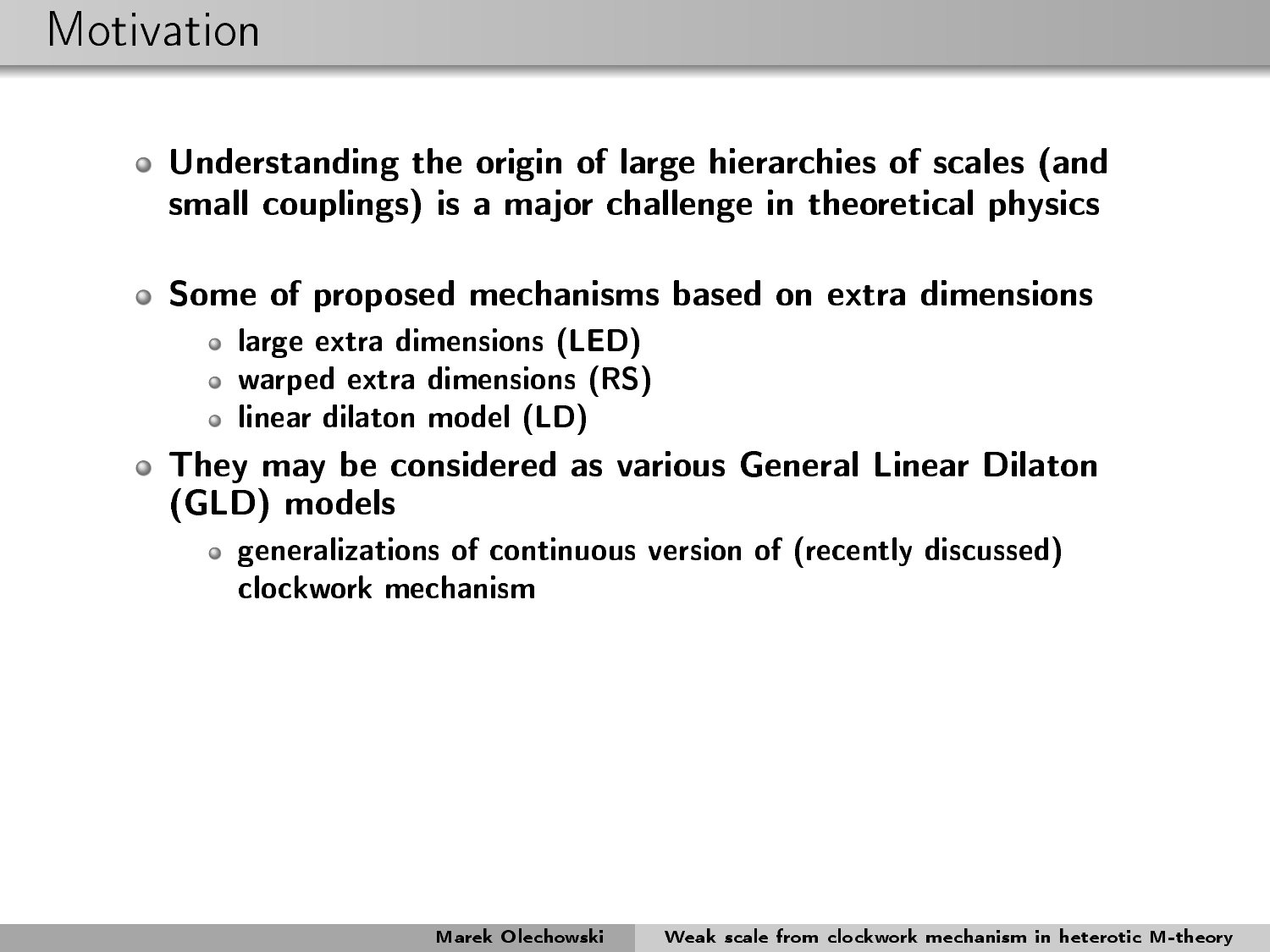- Understanding the origin of large hierarchies of scales (and small couplings) is a major challenge in theoretical physics
- Some of proposed mechanisms based on extra dimensions
	- large extra dimensions (LED)
	- warped extra dimensions (RS)
	- linear dilaton model (LD)
- They may be considered as various General Linear Dilaton (GLD) models
	- generalizations of continuous version of (recently discussed) clockwork mechanism
- Which of such models have UV-completions? (containing gravity and simple and/or interesting)
- Which may be derived from fundamental higher-dimensional theories like string- or M-theory?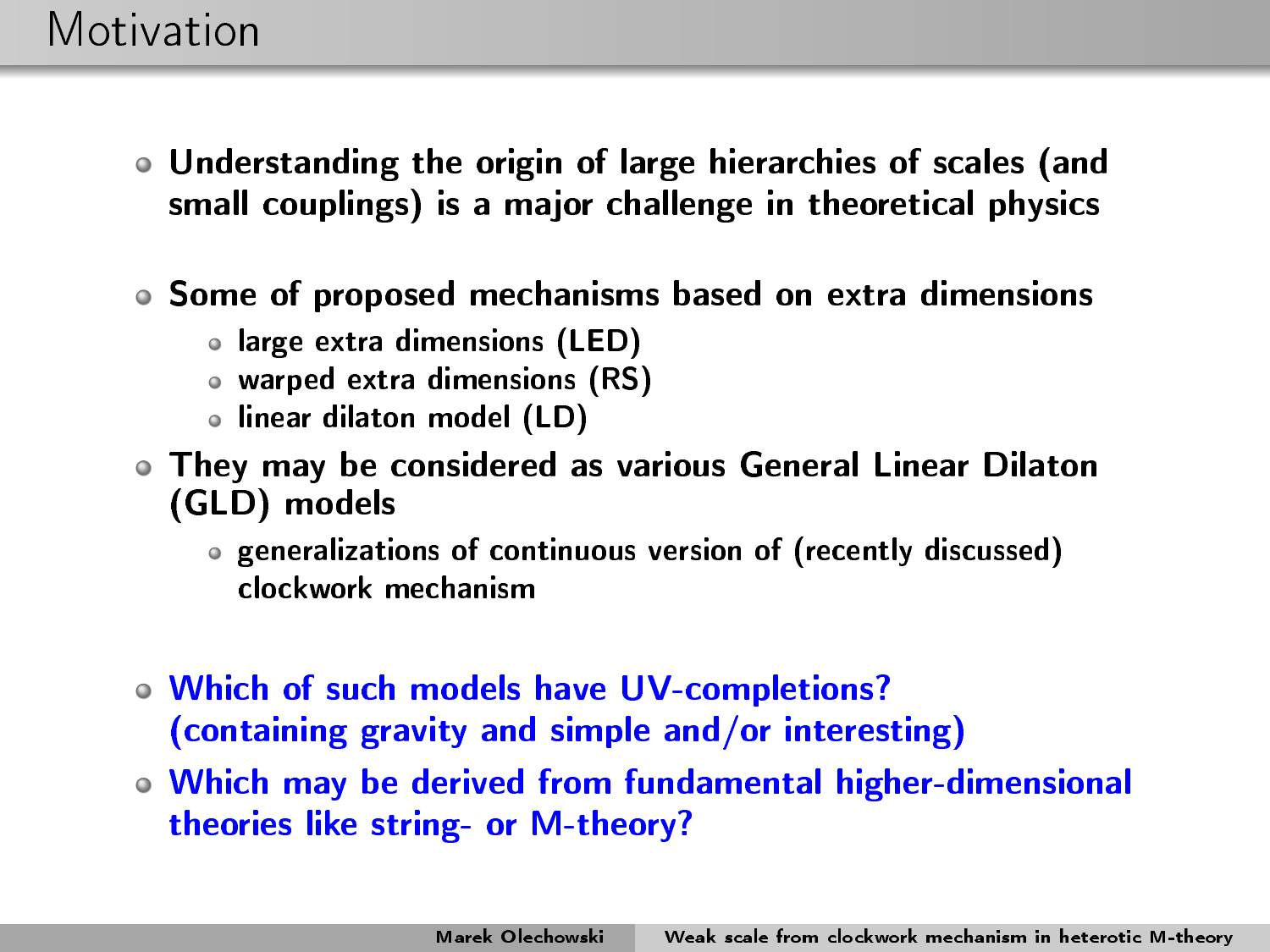Clockwork mechanism:

- device to obtain light degrees of freedom with (strongly) suppressed couplings within theory without small fundamental parameters
- generalization of aligned axion mechanism

Kim, Nilles, Peloso, 2004

**name suggested in Example 2015** Kaplan, Rattazzi, 2015

- related to deconstruction
- generalization of discrete clockwork to continuous one proposed in Giudice, McCullough, 2016
- problems of such generalization

Craig, Garcia, Sutherland, 2017

description of General Continuous Clockwork (GCCW) Choi, Im, Shin, 2017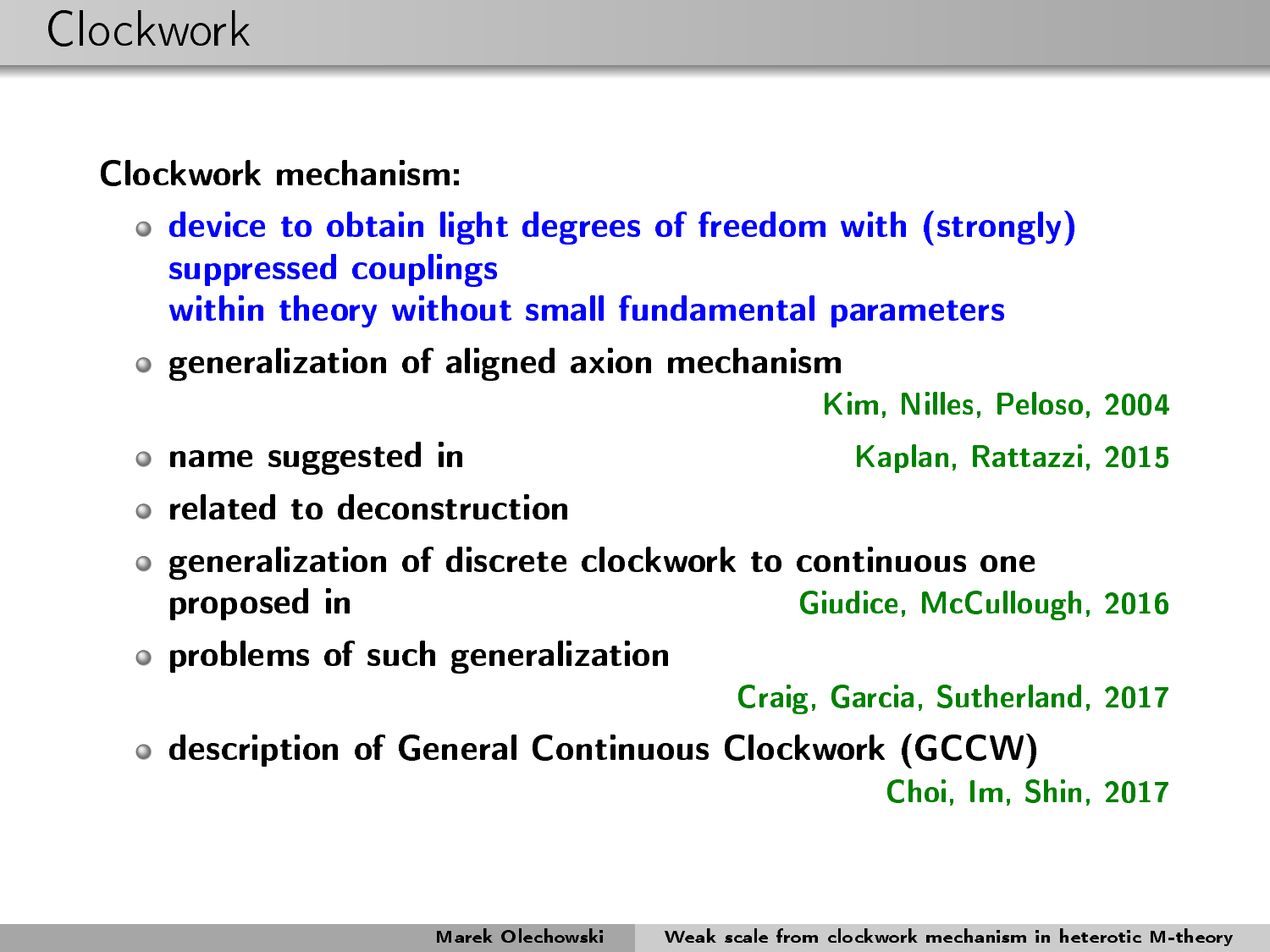Discrete scalar clockwork action  $(q > 1)$ 

$$
\int d^4x \left[ \sum_{i=0}^N \frac{1}{2} (\partial_\mu \phi_i)^2 + \sum_{i=0}^{N-1} \frac{1}{2} m^2 (\phi_{i+1} - q\phi_i)^2 \right]
$$

Mass matrix

$$
m^2 \left( \begin{array}{ccccc} 1 & -q & 0 & \ldots & 0 \\ -q & 1+q^2 & -q & \ldots & 0 \\ 0 & -q & 1+q^2 & \ldots & 0 \\ . & . & . & . & . & 0 \\ 0 & 0 & 0 & 1+q^2 & -q \\ 0 & 0 & 0 & -q & q^2 \end{array} \right)
$$

has one massless eigenstate  $\chi_0 = {\cal N} \sum^N_0$  $i=0$  $\phi_n$  $q^i$ 

component at each successive site is q times smaller than at the previous site for large  $N$ : coupling of such massless boson at 0-th and  $N$ -th sites are very different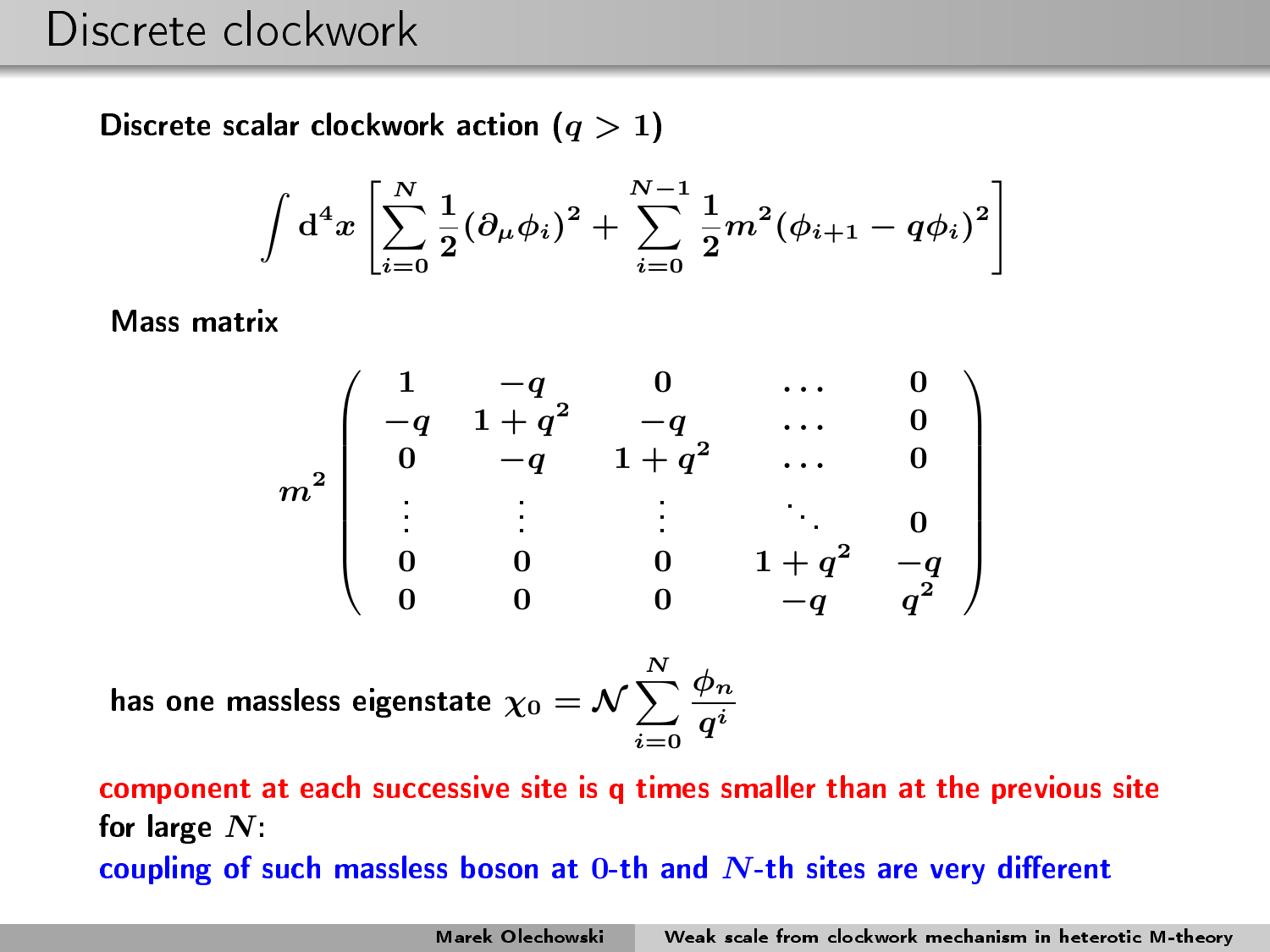## Continuous clockwork

Sites  $i = 0...N$  may be interpreted as points in 5-th dimension Continuum limit ( $\Delta r \equiv \pi R/N$ ,  $N \to \infty$ ):

$$
\sum_{i} \rightarrow \frac{1}{\Delta r} \int_{0}^{\pi R} dy \qquad m_{i} \rightarrow \frac{m(y)}{\Delta r} \qquad q \rightarrow 1 + k \cdot \Delta r
$$
  

$$
\phi_{i}(x) \rightarrow \Phi(x, y) \Delta r^{1/2} \qquad (\phi_{i+1} - \phi_{i}) \rightarrow \partial_{y} \Phi(x, y) \Delta r^{3/2}
$$

with redefined 5D scalar field  $\Phi\to e^{2ky}\Phi$ 

$$
\int\mathrm{d}^5x\,e^{2ky}\left[\frac{1}{2}(\partial_{\mu}\Phi)^2+\frac{1}{2}m^2(y)(\partial_y\Phi)^2\right]
$$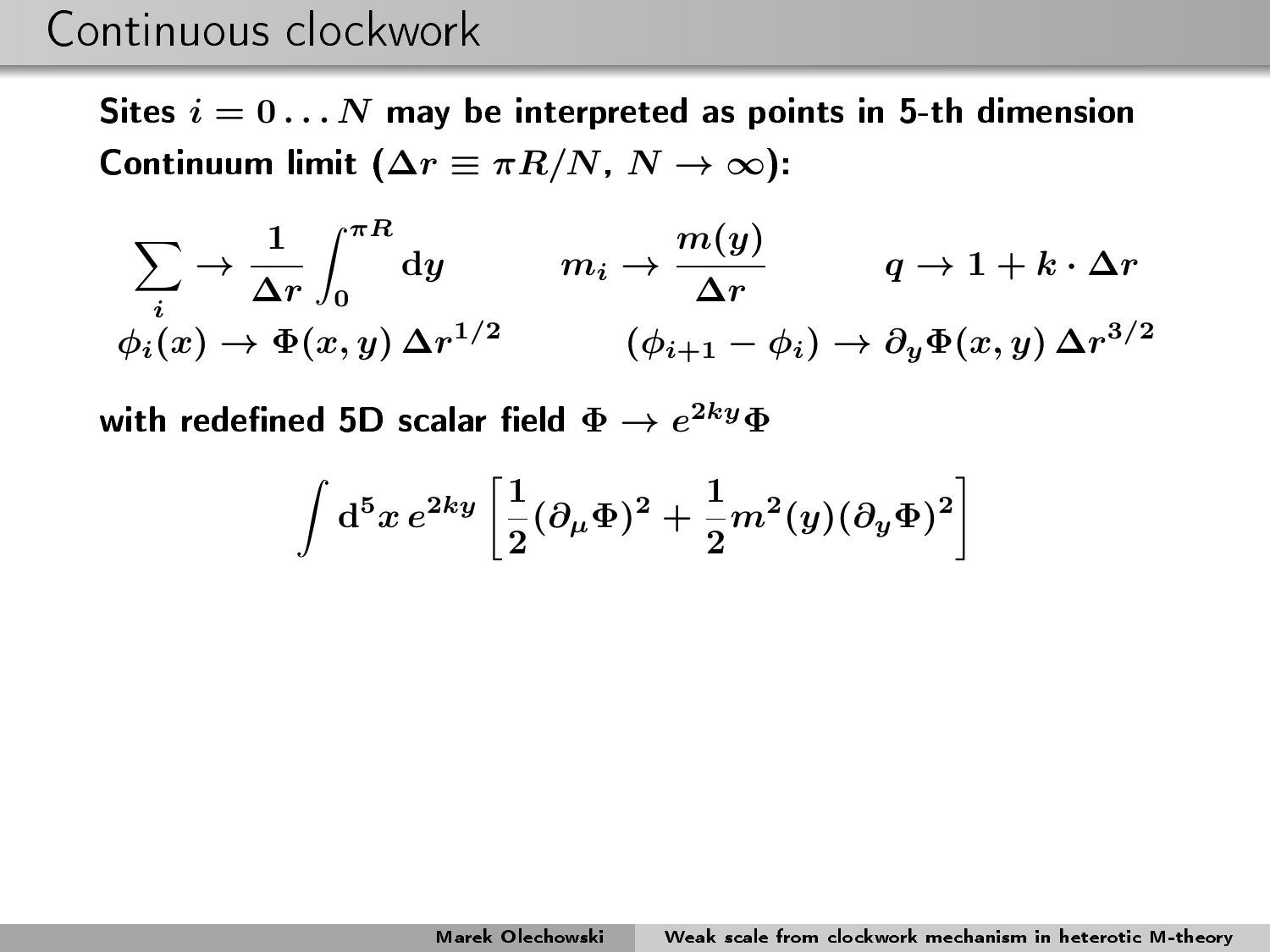## Continuous clockwork

Sites  $i = 0 \ldots N$  may be interpreted as points in 5-th dimension Continuum limit ( $\Delta r \equiv \pi R/N$ ,  $N \to \infty$ ):

$$
\sum_{i} \rightarrow \frac{1}{\Delta r} \int_{0}^{\pi R} dy \qquad m_{i} \rightarrow \frac{m(y)}{\Delta r} \qquad q \rightarrow 1 + k \cdot \Delta r
$$
  

$$
\phi_{i}(x) \rightarrow \Phi(x, y) \Delta r^{1/2} \qquad (\phi_{i+1} - \phi_{i}) \rightarrow \partial_{y} \Phi(x, y) \Delta r^{3/2}
$$

with redefined 5D scalar field  $\Phi\to e^{2ky}\Phi$ 

$$
\int\mathrm{d}^5x\,e^{2ky}\left[\frac{1}{2}(\partial_\mu\Phi)^2+\frac{1}{2}m^2(y)(\partial_y\Phi)^2\right]
$$

can be obtained from 5D diffeomorphism invariant lagrangian

$$
\int\mathrm{d}^5x\sqrt{-g}\,\frac{1}{2}\,g^{\mu\nu}\partial_\mu\Phi\partial_\nu\Phi
$$

in the background

$$
ds^2 = e^{2k_1y}\eta_{\mu\nu}dx^\mu dx^\nu + e^{2k_2y}dy^2
$$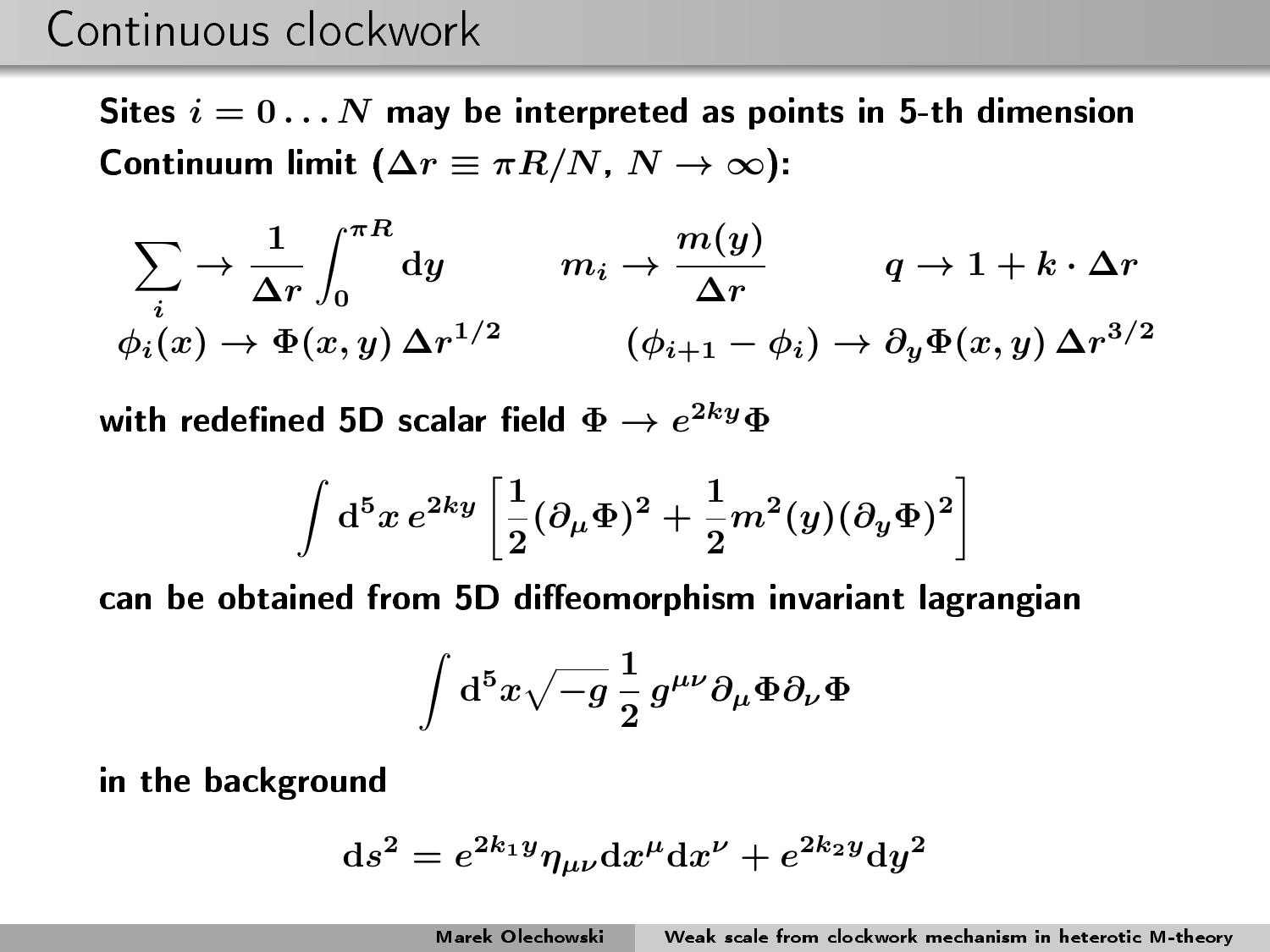$$
S_5 = M_5^3 \int d^5 x \sqrt{-g} \left( \frac{1}{2} \mathcal{R}_5 - \frac{1}{2} \partial_\alpha S \partial^\alpha S - \Lambda_b e^{-(2\hat{c}/\sqrt{3})S} \right)
$$

$$
-e^{-(\hat{c}/\sqrt{3})S} \left[ \Lambda_0 \frac{\delta(y)}{\sqrt{g_{55}}} + \Lambda_\pi \frac{\delta(y-\pi R)}{\sqrt{g_{55}}} \right])
$$
4D flat background solution if: 
$$
-\Lambda_0 = \Lambda_\pi = \pm 6 \sqrt{\frac{2}{3} \left( \frac{\Lambda_b}{\hat{c}^2 - 4} \right)}
$$
General linear dilaton background: 
$$
(\hat{c}/\sqrt{3})S = k_2 y
$$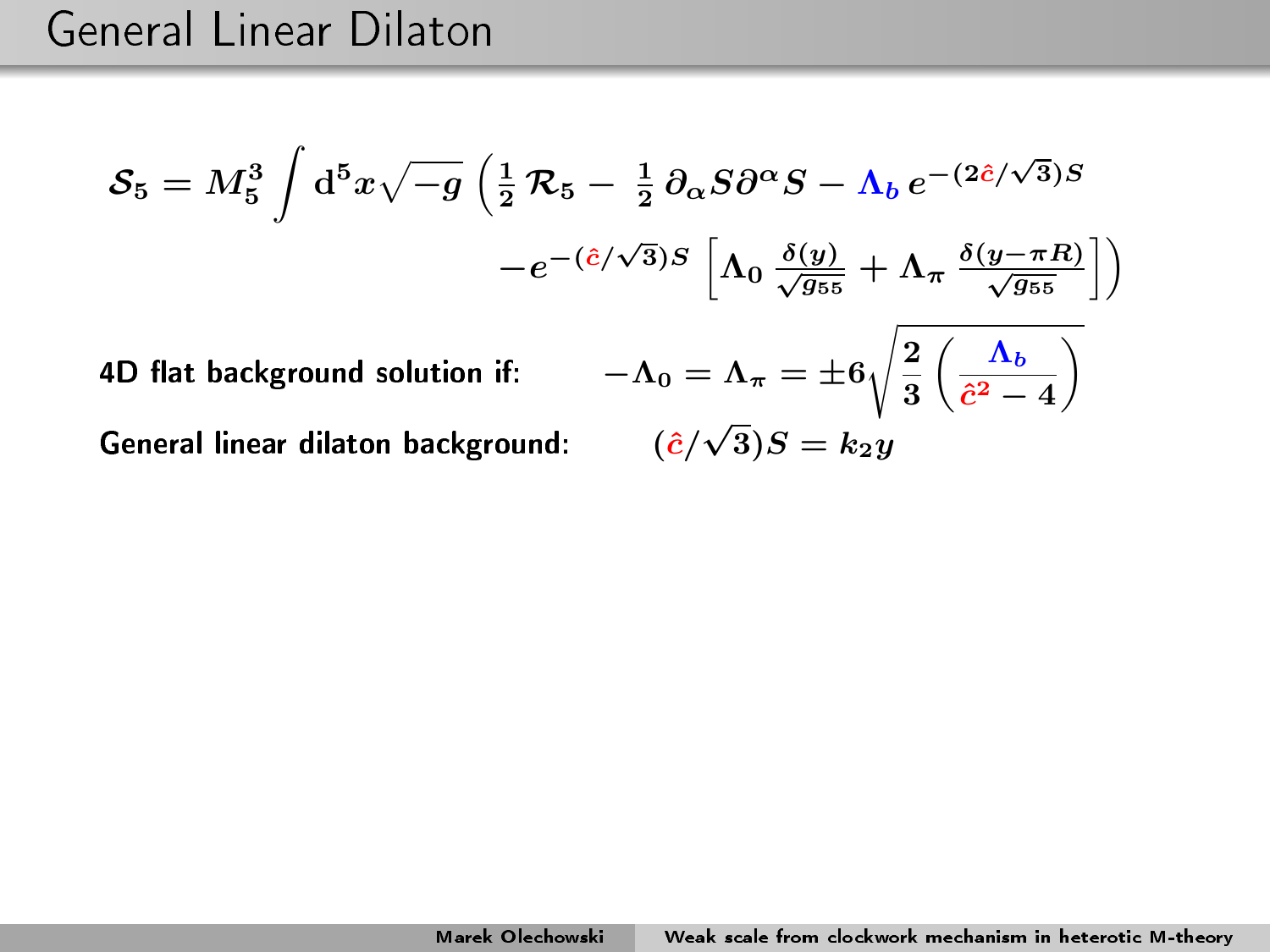$$
\mathcal{S}_5 = M_5^3 \int d^5 x \sqrt{-g} \left( \frac{1}{2} \mathcal{R}_5 - \frac{1}{2} \partial_\alpha S \partial^\alpha S - \Lambda_b e^{-(2\hat{c}/\sqrt{3})S} \right)
$$

$$
-e^{-(\hat{c}/\sqrt{3})S} \left[ \Lambda_0 \frac{\delta(y)}{\sqrt{g_{55}}} + \Lambda_\pi \frac{\delta(y - \pi R)}{\sqrt{g_{55}}} \right])
$$
4D flat background solution if: 
$$
-\Lambda_0 = \Lambda_\pi = \pm 6 \sqrt{\frac{2}{\pi} \left( \frac{\Lambda_b}{\sqrt{g_{55}}} \right)}
$$

General linear dilaton background:

$$
\Lambda_0 = \Lambda_\pi = \pm 6 \sqrt{\frac{2}{3} \left( \frac{\Lambda_b}{\hat{c}^2 - 4} \right)}
$$

$$
(\hat{c}/\sqrt{3})S = k_2 y
$$



Marek Olechowski [Weak scale from clockwork mechanism in heterotic M-theory](#page-0-0)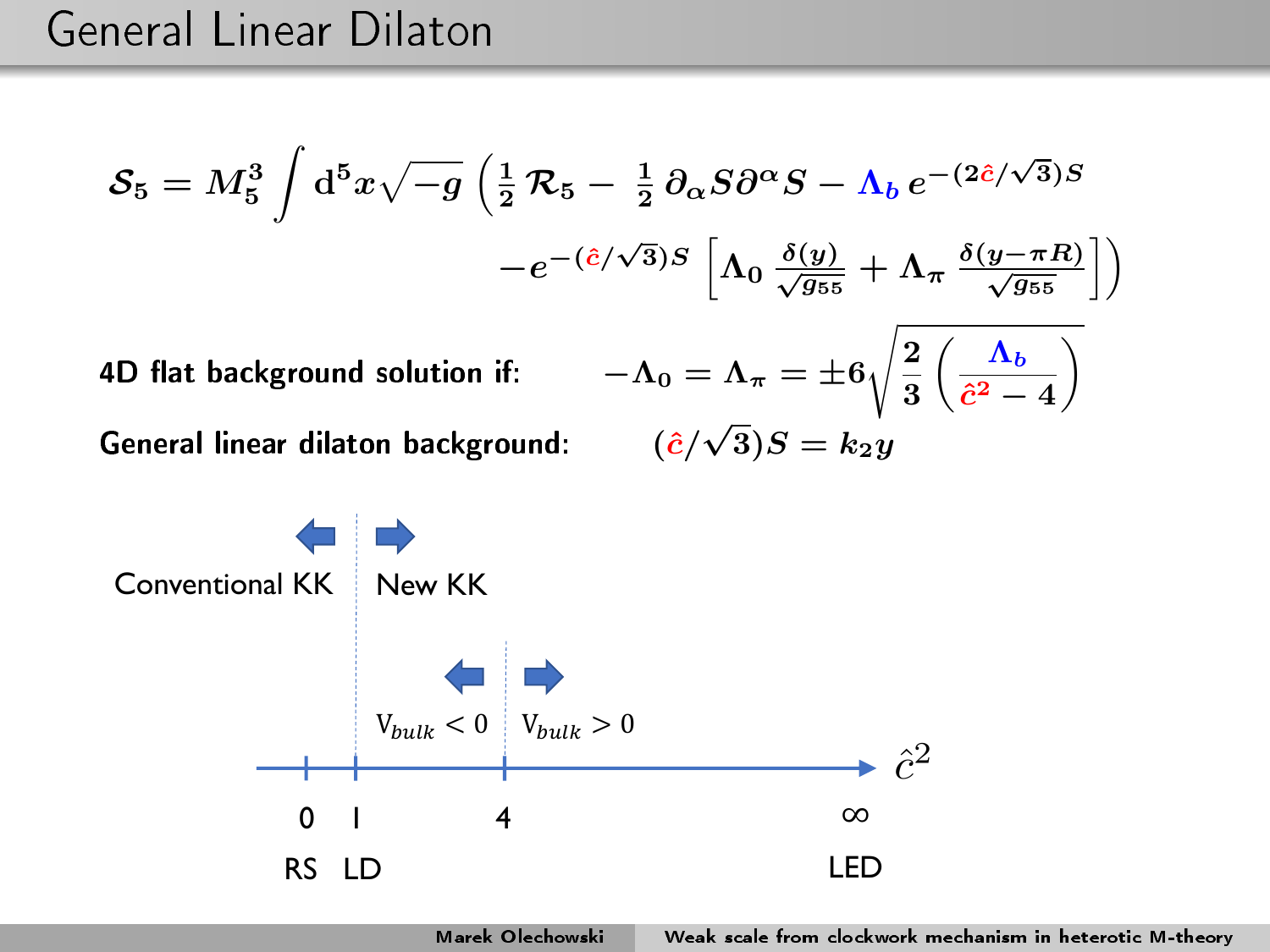## General Linear Dilaton





**RS:**  $\hat{c}^2 = 0$   $p/k = 1$ 

**LD:**  $\hat{c}^2 = 1$   $p/k = 0$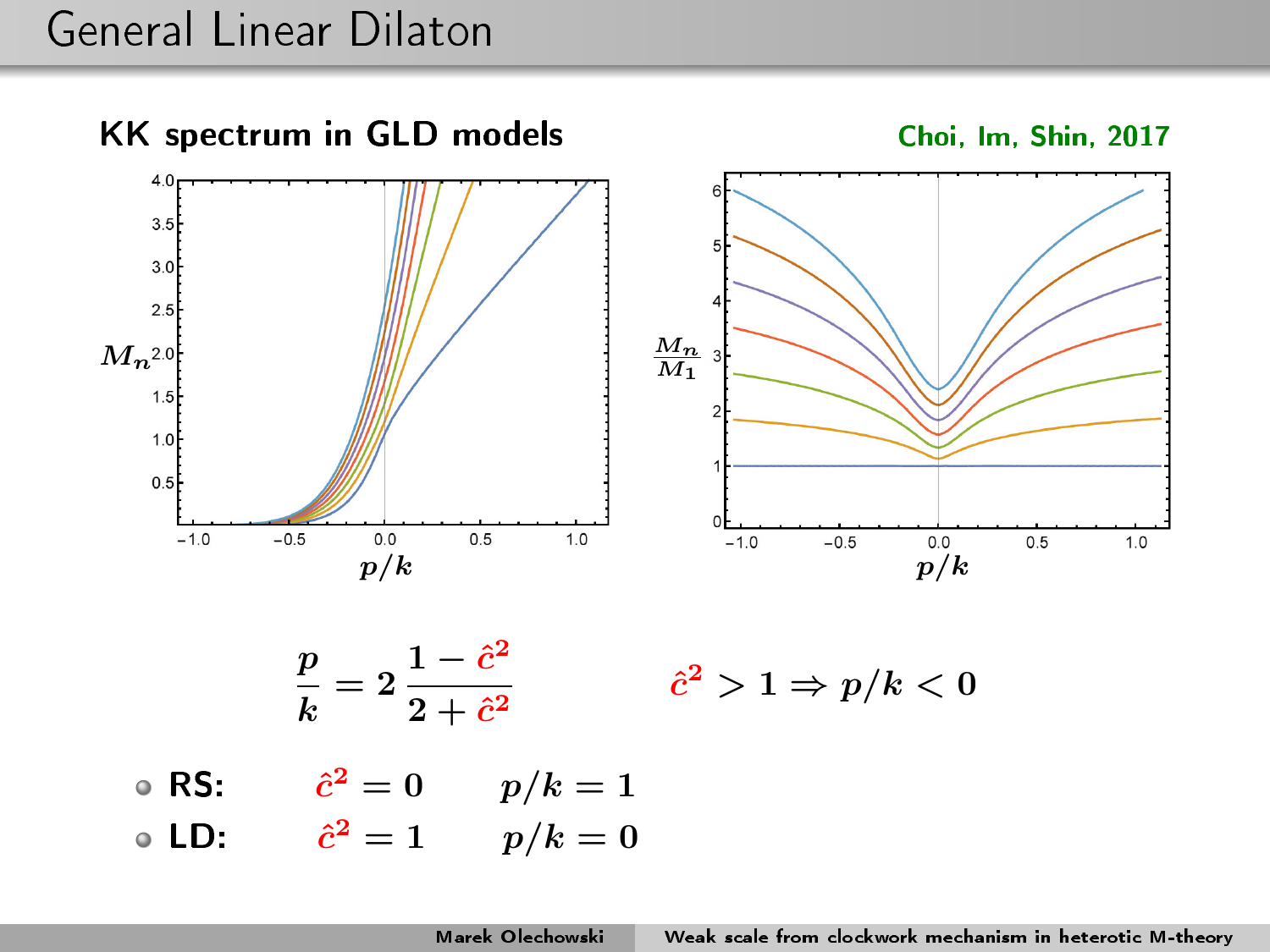## Hořava-Witten model

Strongly coupled  $E_8 \times E_8$  heterotic M-theory  $\rightarrow$  11D SUGRA

$$
\begin{aligned} {\cal S}_{11}=&-\frac{1}{2\kappa^2}\int_{{\cal M}^{11}}\mathrm{d}^{11}x\sqrt{-g}\left(-{\cal R}+G\wedge\star G+2\sqrt{2}C\wedge G\wedge G\right)\\&-\frac{1}{8\pi\kappa^2}\left(\frac{\kappa}{4\pi}\right)^{2/3}\sum_{i=1}^2\int_{{\cal M}_{(i)}^{10}}\mathrm{d}^{10}x\sqrt{-g}\left(\mathrm{tr} F_{(i)}\wedge F_{(i)}-\frac{1}{2}\mathrm{tr}{\cal R}\wedge {\cal R}\right)\end{aligned}
$$

Compactification on warped product  $X^6\times S^1/\mathbb{Z}_2$ supersymmetry  $\rightarrow$  non-zero flux:  $\mu$  $\frac{\mu}{48} \epsilon_{ABCD}{}^{EF} \omega_{EF}$ 

$$
\mu \equiv \frac{\sqrt{2}}{\pi V_0} \left(\frac{\kappa}{4\pi}\right)^{2/3} \int_{X^6} \omega \wedge \left( {\rm tr} F_{(1)} \wedge F_{(1)} - \frac{1}{2} {\rm tr} {\cal R} \wedge {\cal R} \right)
$$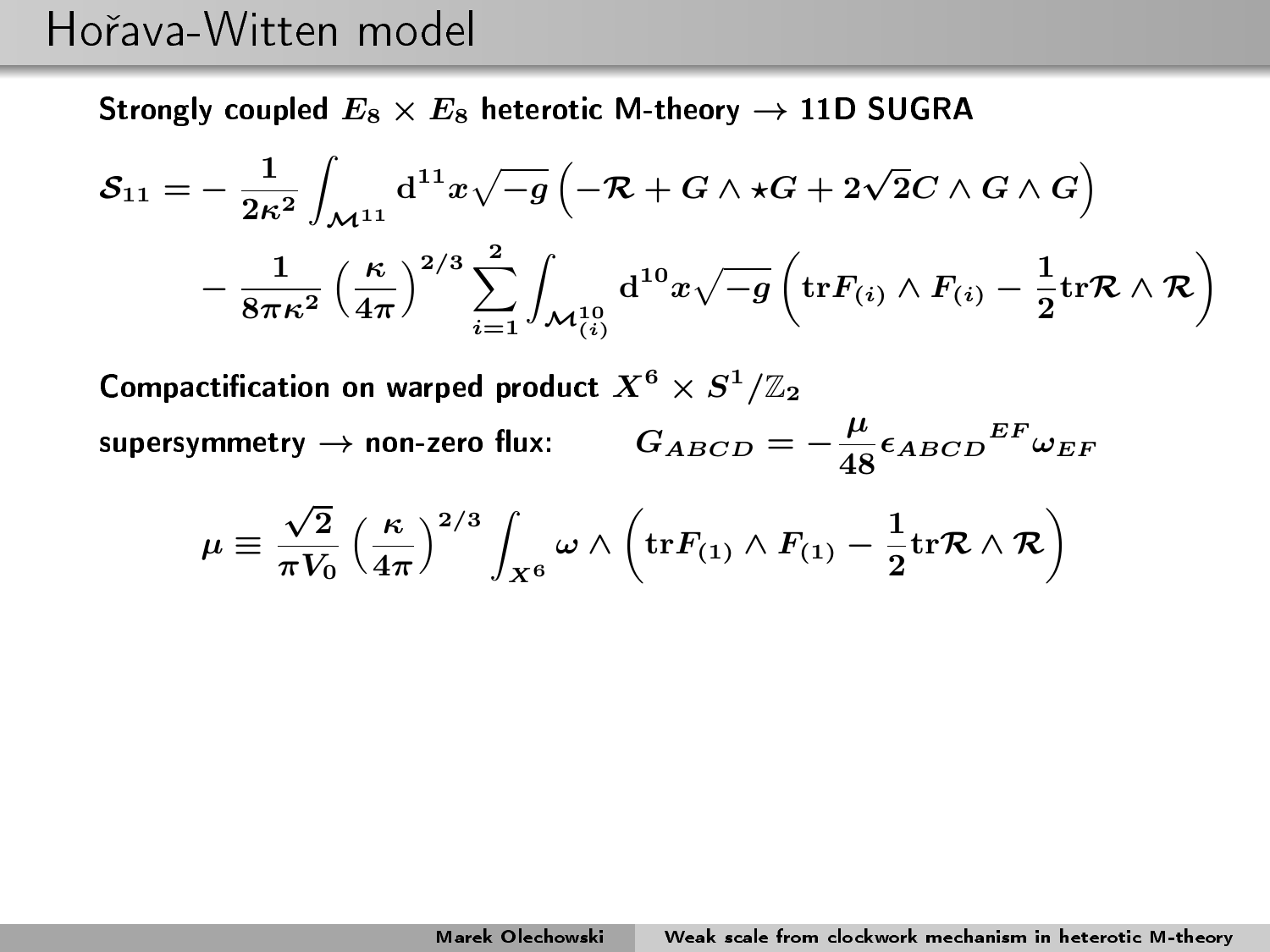### Ho°ava-Witten model

Strongly coupled  $E_8 \times E_8$  heterotic M-theory  $\rightarrow$  11D SUGRA

$$
\begin{aligned} {\cal S}_{11}=&-\frac{1}{2\kappa^2}\int_{{\cal M}^{11}}\mathrm{d}^{11}x\sqrt{-g}\left(-{\cal R}+G\wedge\star G+2\sqrt{2}C\wedge G\wedge G\right)\\&-\frac{1}{8\pi\kappa^2}\left(\frac{\kappa}{4\pi}\right)^{2/3}\sum_{i=1}^2\int_{{\cal M}_{(i)}^{10}}\mathrm{d}^{10}x\sqrt{-g}\left(\mathrm{tr} F_{(i)}\wedge F_{(i)}-\frac{1}{2}\mathrm{tr}{\cal R}\wedge {\cal R}\right)\end{aligned}
$$

Compactification on warped product  $X^6\times S^1/\mathbb{Z}_2$ supersymmetry  $\rightarrow$  non-zero flux:  $\mu$  $\frac{\mu}{48} \epsilon_{ABCD}{}^{EF} \omega_{EF}$ 

$$
\mu \equiv \frac{\sqrt{2}}{\pi V_0} \left( \frac{\kappa}{4\pi} \right)^{2/3} \int_{X^6} \omega \wedge \left( {\rm tr} F_{(1)} \wedge F_{(1)} - \frac{1}{2} {\rm tr} {\cal R} \wedge {\cal R} \right)
$$

Standard embedding (Horava-Witten)  $\mu < 0$ :

- volume  $V$  of Calabi-Yau  $X^6$  decreases with  $|x^{11}|$
- $\boldsymbol{V}$  at our brane fixed by the observable sector gauge coupling:  $V_0 M_{11}^6 = (4\pi)^{2/3} \alpha_{\rm GUT}^{-1}$
- $\bullet \Rightarrow$  upper bound on length of 11-th dimension  $\pi R_{11}$

$$
\mathrel{\textcolor{red}{\circ}} M_W \lll (\pi R_{11})^{-1} < M_{11} < M_{\rm Pl}
$$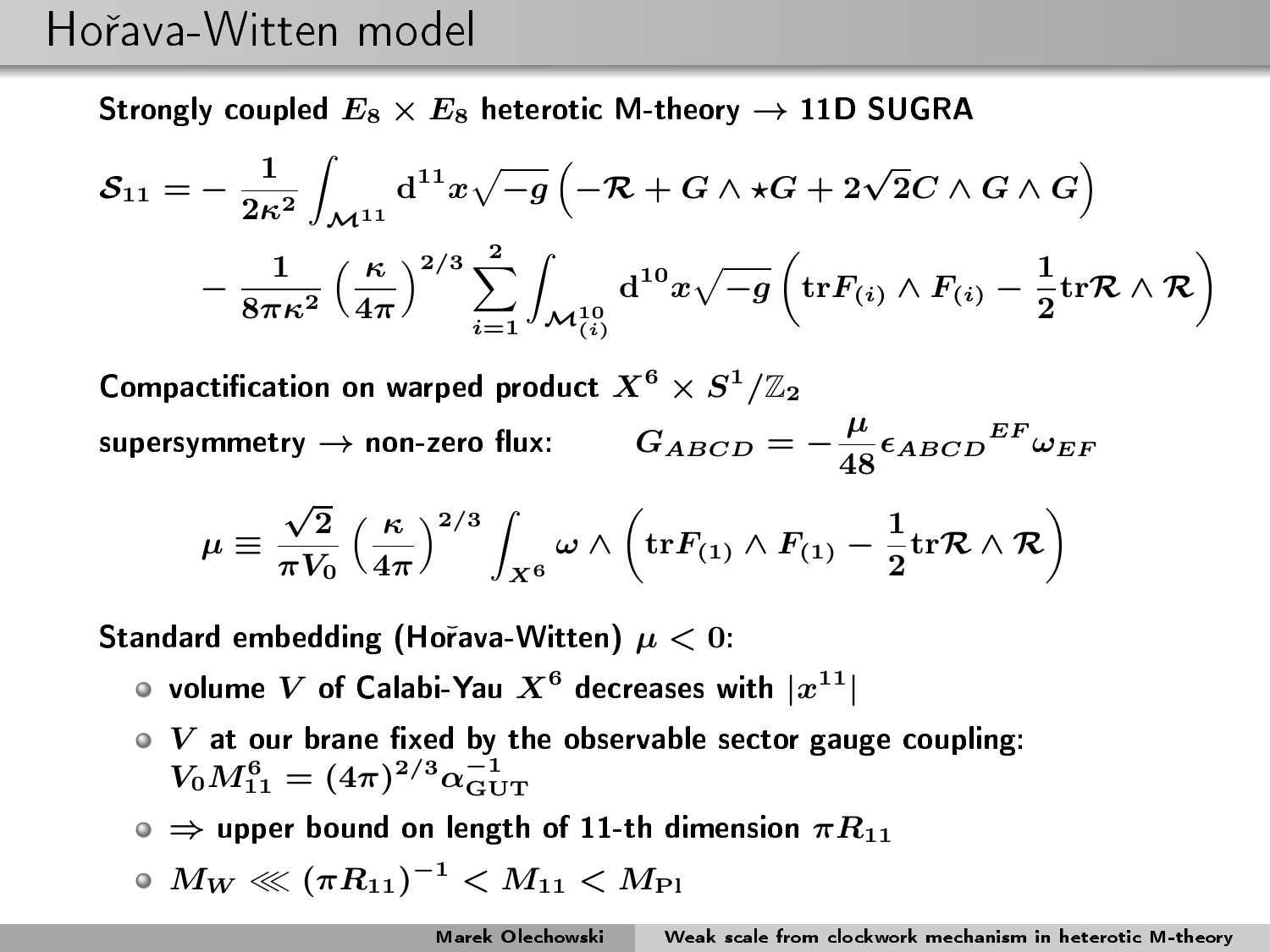#### Non-standard embedding with  $\mu > 0$ :

- volume  $V$  of Calabi-Yau  $X^6$  increases with  $|x^{11}|$
- **o** length of 11-th dimension  $\pi R_{11}$  may be quite large
- hierarchy problem of the weak vs Planck scale may be addressed

 $M_{\rm Pl}^2 \approx 8 a M_{11}^2 (M_{11} \pi R_{11})^2$ 

$$
M_{11} \equiv \kappa^{-2/9}
$$
  

$$
\frac{1}{16\pi^2} \int_{X^6} \omega \wedge (\text{tr} F^2 - \frac{1}{2} \text{tr} \mathcal{R}^2) = aV_0^{1/3}
$$

Relation typical for  $N=2$  flat extra dimensions  $M_{11} \sim 1.3 a^{-1/4}$  TeV,  $\qquad \pi R_{11} \lesssim 100 \, \mu \text{m}$ enough to obtain the correct value of  $M_{\text{Pl}}$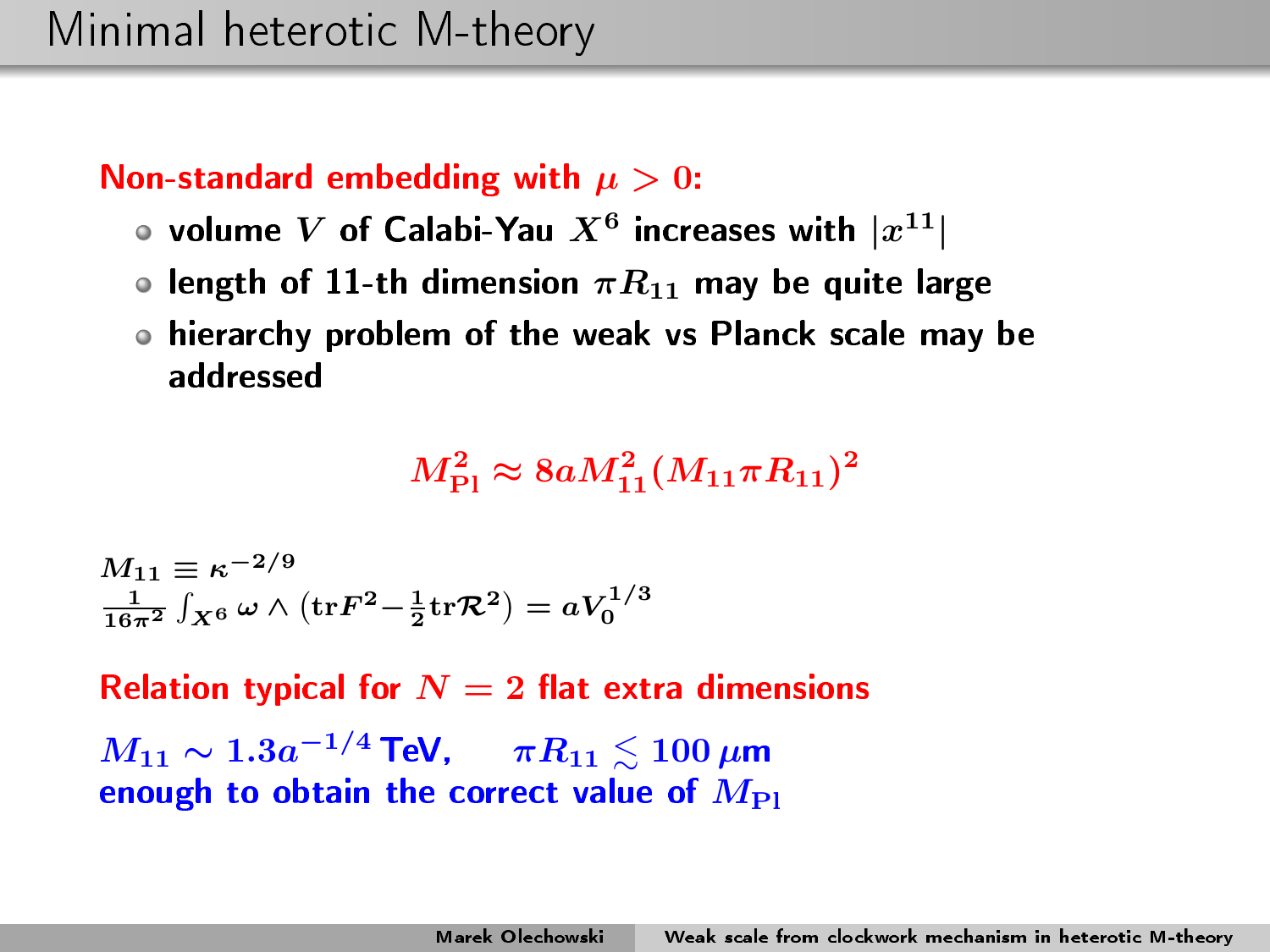## Minimal heterotic M-theory

Compactification of 11D SUGRA on Calabi-Yau  $X^6$ only with universal hypermultiplet and gravity multiplet  $(h_{(1,1)} = 1)$  $\Rightarrow$  gravity-modulus system described by the GLD action

$$
\mathcal{S}_5 = \frac{1}{\kappa_5^2} \int_{\mathcal{M}^5} \mathrm{d}^5 x \sqrt{-g} \left[ \frac{1}{2} \mathcal{R}_5 - \frac{1}{2} \partial_\alpha S \partial^\alpha S - \Lambda_b e^{-(2\hat{c}/\sqrt{3})S} \right] - \frac{1}{\kappa_5^2} \sum_{i=1,2} \int_{\mathcal{M}_{(i)}^4} \mathrm{d}^4 x \sqrt{-g} \, \Lambda_{(i)} e^{-(\hat{c}/\sqrt{3})S}
$$

with:  $\hat{c}^2 = 6$   $\Lambda_b = \frac{\mu^2}{384}$ ,  $\Lambda_{(1)} = -\Lambda_{(2)} = \frac{\mu}{4\sqrt{2}}$ Dilaton related to the overall volume modulus from universal hypermultiplet: Dilaton related to  $\hat{V} \equiv \exp(\sqrt{2}S)$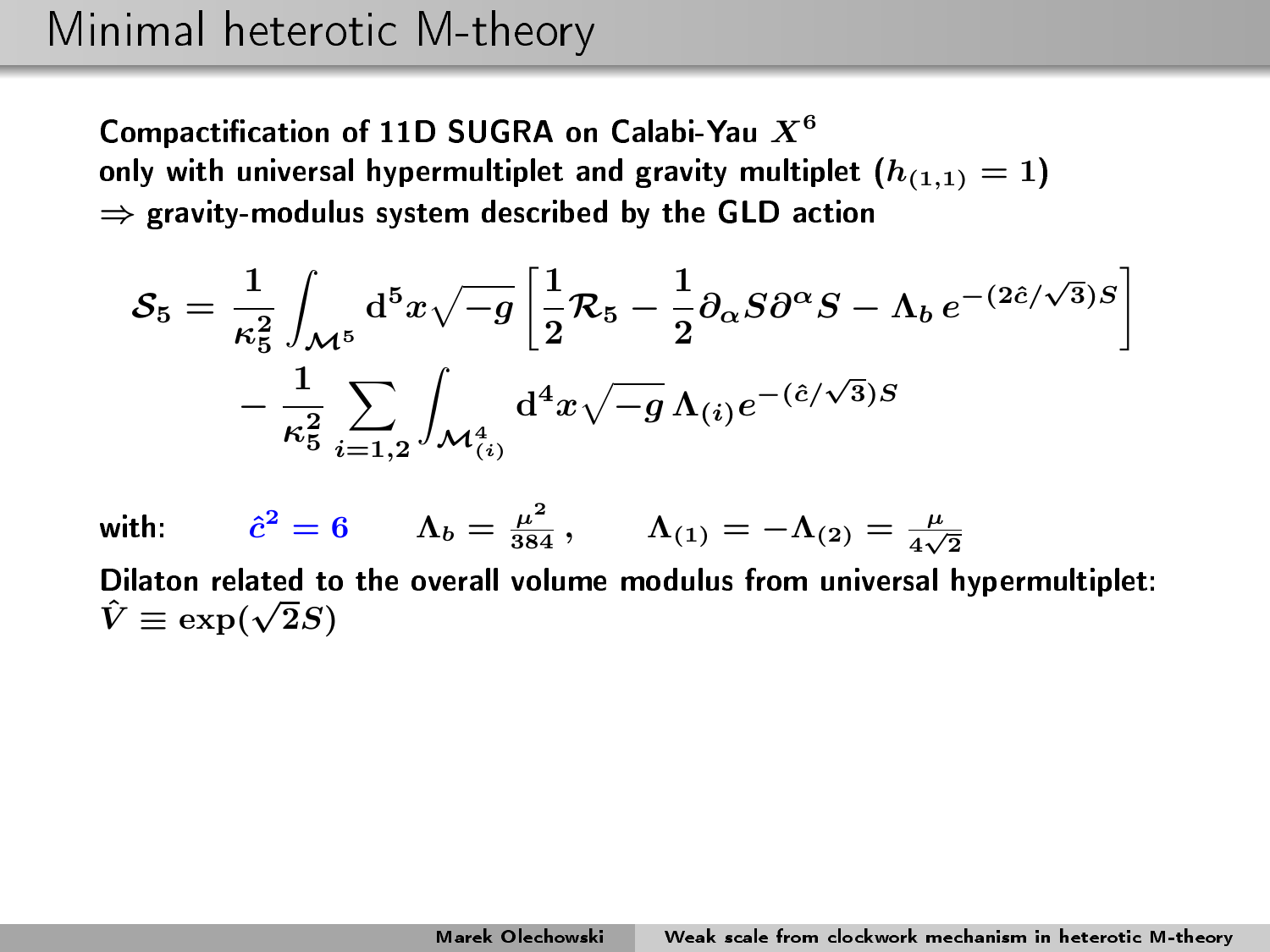## Minimal heterotic M-theory

Compactification of 11D SUGRA on Calabi-Yau  $X^6$ only with universal hypermultiplet and gravity multiplet  $(h_{(1,1)} = 1)$  $\Rightarrow$  gravity-modulus system described by the GLD action

$$
\mathcal{S}_5 = \frac{1}{\kappa_5^2} \int_{\mathcal{M}^5} \mathrm{d}^5 x \sqrt{-g} \left[ \frac{1}{2} \mathcal{R}_5 - \frac{1}{2} \partial_\alpha S \partial^\alpha S - \Lambda_b e^{-(2\hat{c}/\sqrt{3})S} \right] - \frac{1}{\kappa_5^2} \sum_{i=1,2} \int_{\mathcal{M}_{(i)}^4} \mathrm{d}^4 x \sqrt{-g} \, \Lambda_{(i)} e^{-(\hat{c}/\sqrt{3})S}
$$

with:  $\hat{c}^2 = 6$   $\Lambda_b = \frac{\mu^2}{384}$ ,  $\Lambda_{(1)} = -\Lambda_{(2)} = \frac{\mu}{4\sqrt{2}}$ Dilaton related to the overall volume modulus from universal hypermultiplet: Dilaton related to  $\hat{V} \equiv \exp(\sqrt{2}S)$ 

 $\hat{c}^2 > 1 \Rightarrow$  non-conventional spectrum of KK states

$$
M_n \approx 29 n a^{3/8} M_{11} \left(\frac{M_{11}}{M_{\rm Pl}}\right)^{5/4}
$$

masses as for  $N = 8/5 = 1.6$  flat extra dimensions (but non-degenerate)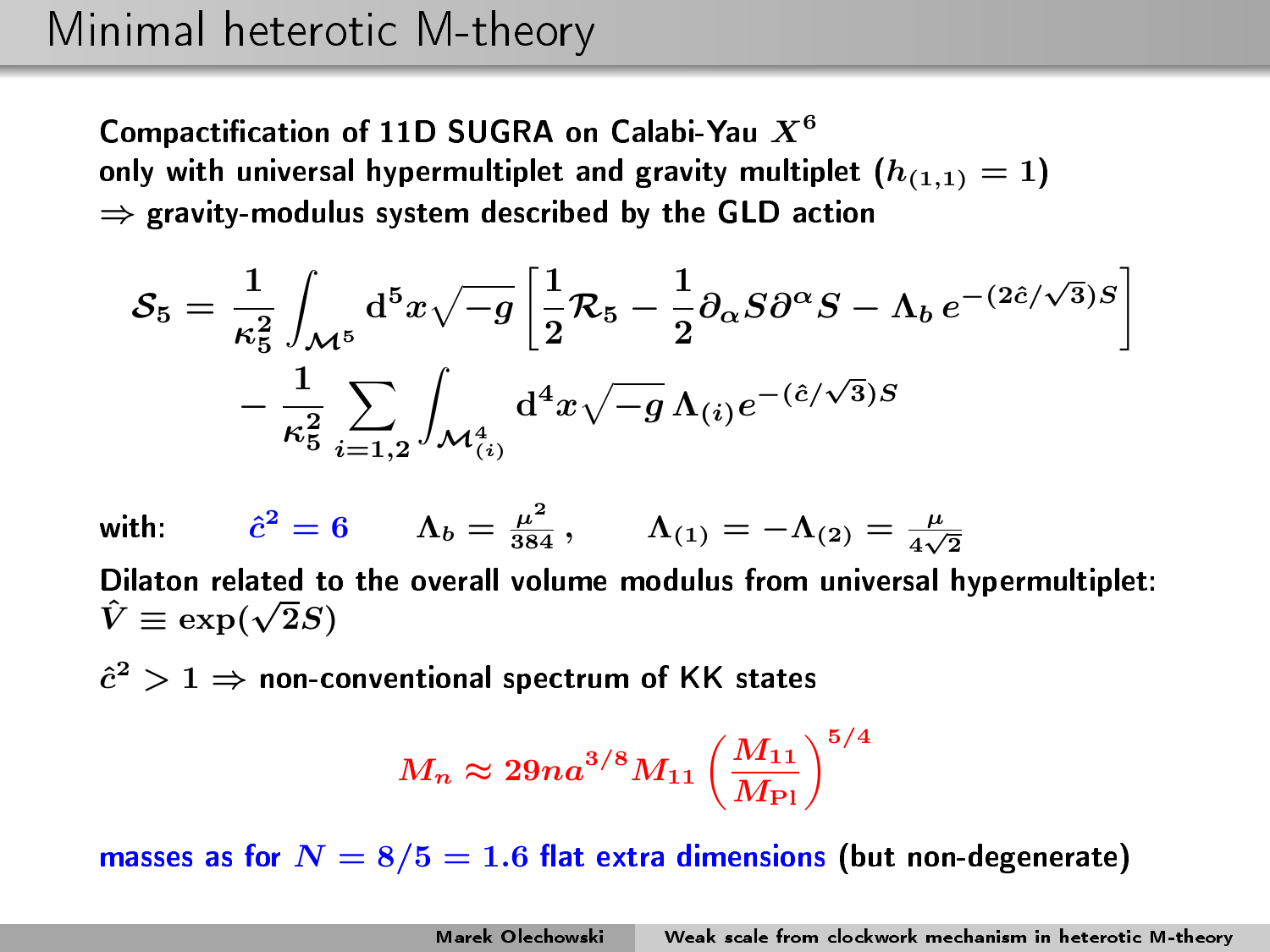• compactified on CY space with the Hodge number  $h_{(1,1)}>1$  $h_{(1,1)}$  Kähler moduli  $t^i$   $(i=1,\ldots,h_{(1,1)})$  defined by  $\omega=t^i\omega_i$ intersection numbers

$$
d_{ijk}\equiv \frac{1}{V_0}\int_{X^6} \omega_i \wedge \omega_j \wedge \omega_k
$$

 $\circ$   $h_{(1,1)}$  flux parameters

$$
\mu_i \equiv \frac{\sqrt{2}}{\pi V_0} \left(\frac{\kappa}{4\pi}\right)^{2/3} \int_X \omega_i \wedge \left( {\rm tr} F_{(1)} \wedge F_{(1)} - \frac{1}{2} {\rm tr} {\cal R} \wedge {\cal R} \right)
$$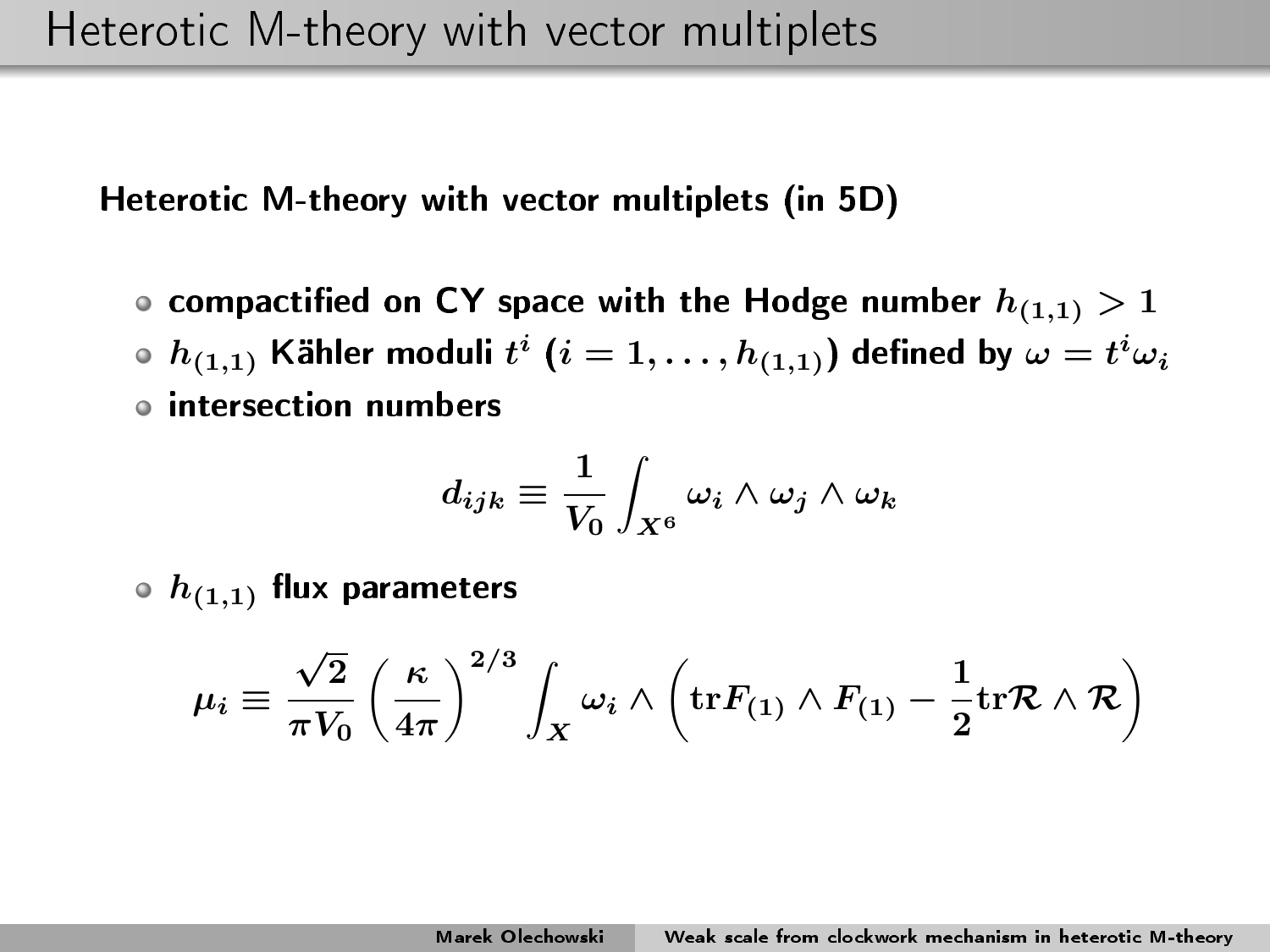Simple example:  $h_{(1,1)}=2$ , only  $d_{112}\neq 0$ 

• 
$$
\mu_1 \neq 0
$$
  $\mu_2 \neq 0$  (same as for  $h_{(1,1)} = 1$ ):  
 $\hat{c}^2 = 6$ 

- Planck mass as for  $\overline{N}=2$  flat extra dimensions
- $-\pi R_{11} \sim 100 \mu \text{m} \Rightarrow M_{11} = \mathcal{O}(1)$  TeV
- KK spectrum similar to that of  $N = 1.6$  flat extra dimensions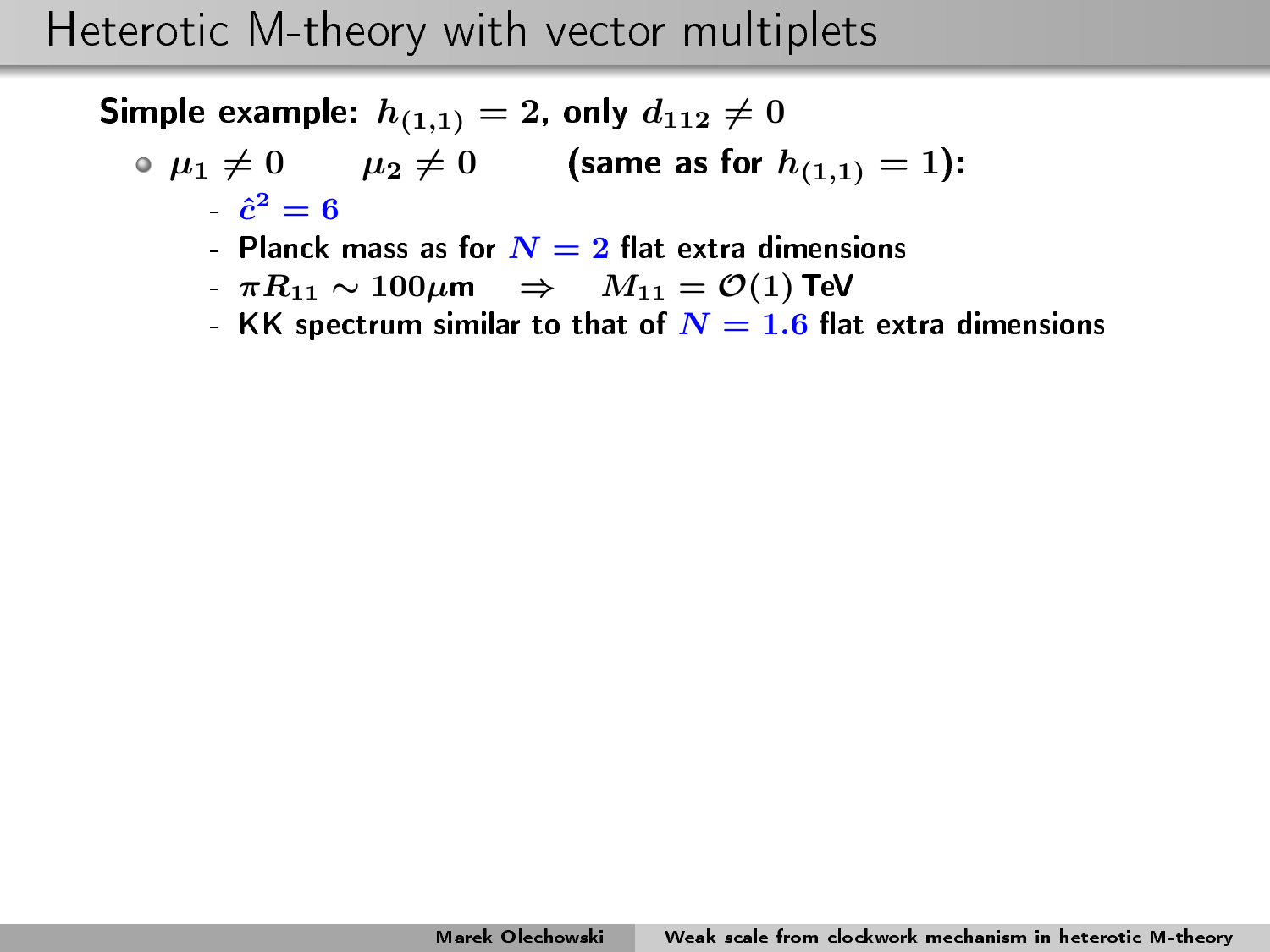Simple example:  $h_{(1,1)}=2$ , only  $d_{112}\neq 0$ 

$$
\bullet \ \mu_1 \neq 0 \qquad \mu_2 \neq 0 \qquad \text{(same as for } h_{(1,1)} = 1):
$$
  

$$
\hat{c}^2 = 6
$$

- Planck mass as for  $\overline{N}=2$  flat extra dimensions
- $\pi R_{11} \sim 100 \mu \text{m} \Rightarrow M_{11} = \mathcal{O}(1)$  TeV
- $\,$  KK spectrum similar to that of  $\boldsymbol{N}=1.6$  flat extra dimensions

$$
\circ \mu_1 \neq 0 \qquad \mu_2 = 0:
$$

- $\hat{c}^2=7$
- Planck mass as for  $N=1.8$  flat extra dimensions
- $-\pi R_{11} \sim 100 \mu \text{m} \Rightarrow M_{11} = \mathcal{O}(10) \text{ TeV}$
- KK spectrum similar to that of  $N = 1.5$  flat extra dimensions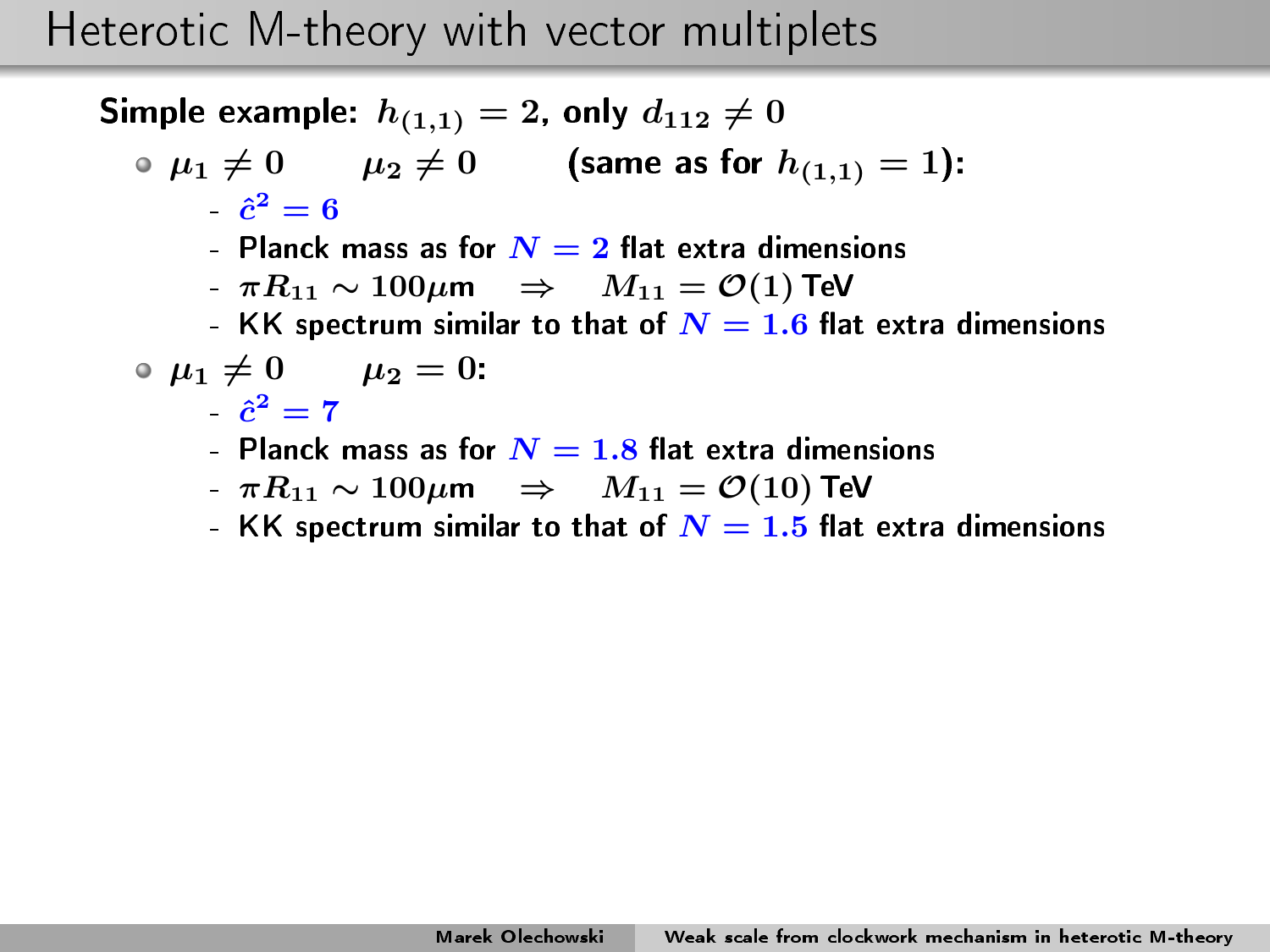Simple example:  $h_{(1,1)}=2$ , only  $d_{112}\neq 0$ 

$$
\begin{array}{ll}\n\bullet \mu_1 \neq 0 & \mu_2 \neq 0 \\
\bullet \quad \hat{c}^2 = 6\n\end{array}
$$
 (same as for  $h_{(1,1)} = 1$ ):

- Planck mass as for  $\overline{N}=2$  flat extra dimensions
- $\pi R_{11} \sim 100 \mu \text{m} \Rightarrow M_{11} = \mathcal{O}(1)$  TeV
- $\,$  KK spectrum similar to that of  $\boldsymbol{N}=1.6$  flat extra dimensions

$$
\bullet \ \mu_1 \neq 0 \qquad \mu_2 = 0:
$$

- $\hat{c}^2=7$
- Planck mass as for  $N=1.8$  flat extra dimensions
- $-\pi R_{11} \sim 100 \mu$ m  $\Rightarrow$   $M_{11} = \mathcal{O}(10)$  TeV
- KK spectrum similar to that of  $\overline{N}=1.5$  flat extra dimensions

$$
\bullet \ \mu_1 = 0 \qquad \mu_2 \neq 0: \\ \hat{c}^2 = 10
$$

- Planck mass as for  $\overline{N} = 1.5$  flat extra dimensions
- $-\pi R_{11} \sim 100 \mu \text{m} \Rightarrow M_{11} = \mathcal{O}(100) \text{ TeV}$
- KK spectrum similar to that of  $N = 4/3$  flat extra dimensions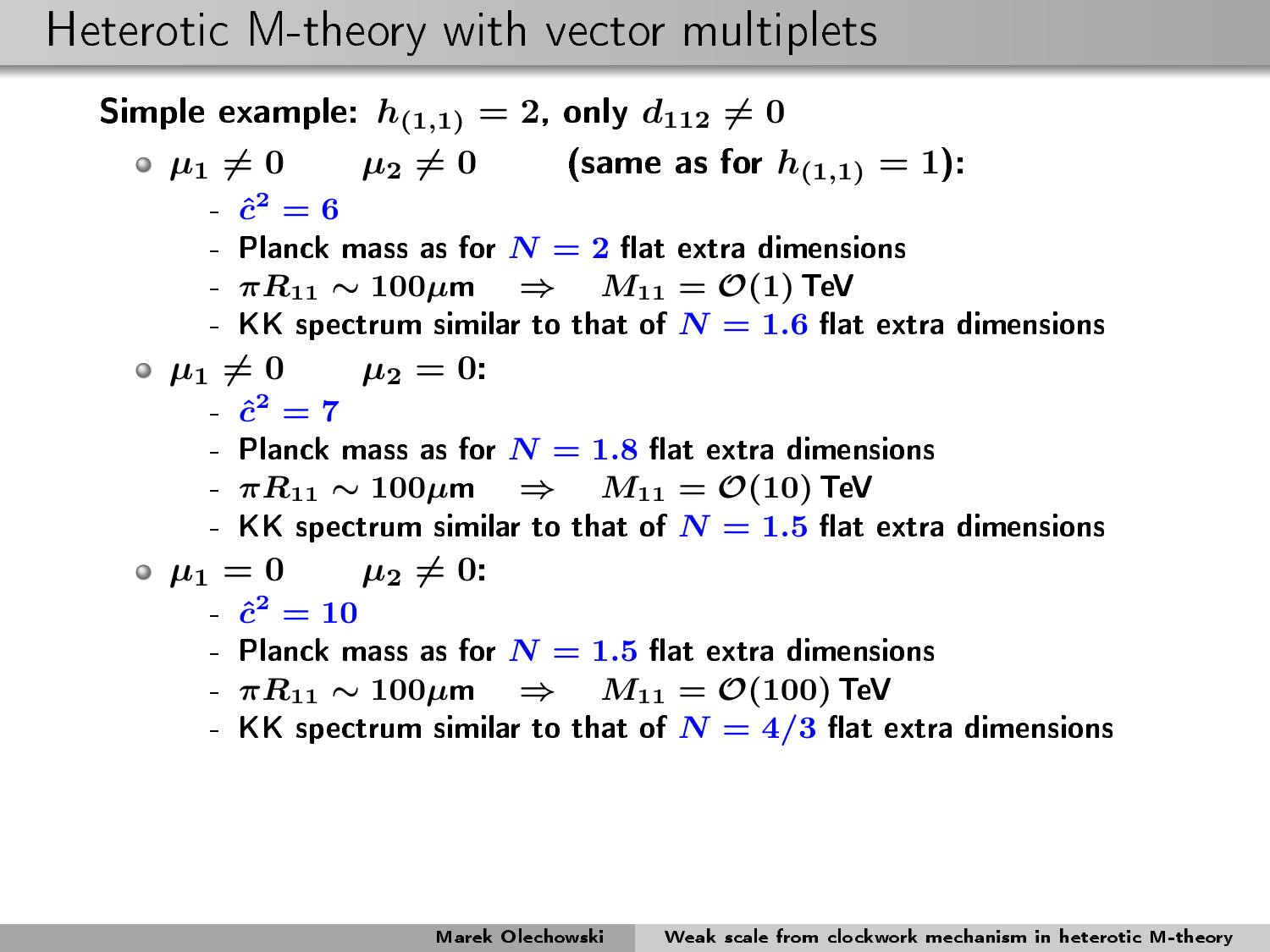Simple example:  $h_{(1,1)}=2$ , only  $d_{112}\neq 0$ 

$$
\bullet \ \mu_1 \neq 0 \qquad \mu_2 \neq 0 \qquad \text{(same as for } h_{(1,1)} = 1):
$$

$$
\hat{c}^2 = 6
$$

- Planck mass as for  $\overline{N}=2$  flat extra dimensions
- $\pi R_{11} \sim 100 \mu \text{m} \Rightarrow M_{11} = \mathcal{O}(1)$  TeV
- $\,$  KK spectrum similar to that of  $\boldsymbol{N}=1.6$  flat extra dimensions

$$
\bullet \ \mu_1 \neq 0 \qquad \mu_2 = 0:
$$

- $\hat{c}^2=7$
- Planck mass as for  $N=1.8$  flat extra dimensions
- $-\pi R_{11} \sim 100 \mu$ m  $\Rightarrow$   $M_{11} = \mathcal{O}(10)$  TeV
- KK spectrum similar to that of  $\overline{N}=1.5$  flat extra dimensions

$$
\bullet \ \mu_1 = 0 \qquad \mu_2 \neq 0.
$$

- $\hat{c}^2=10$
- Planck mass as for  $\overline{N} = 1.5$  flat extra dimensions
- $-\pi R_{11} \sim 100 \mu \text{m} \Rightarrow M_{11} = \mathcal{O}(100) \text{ TeV}$
- KK spectrum similar to that of  $N = 4/3$  flat extra dimensions

Warped product of one large (flat) and six curved extra dimensions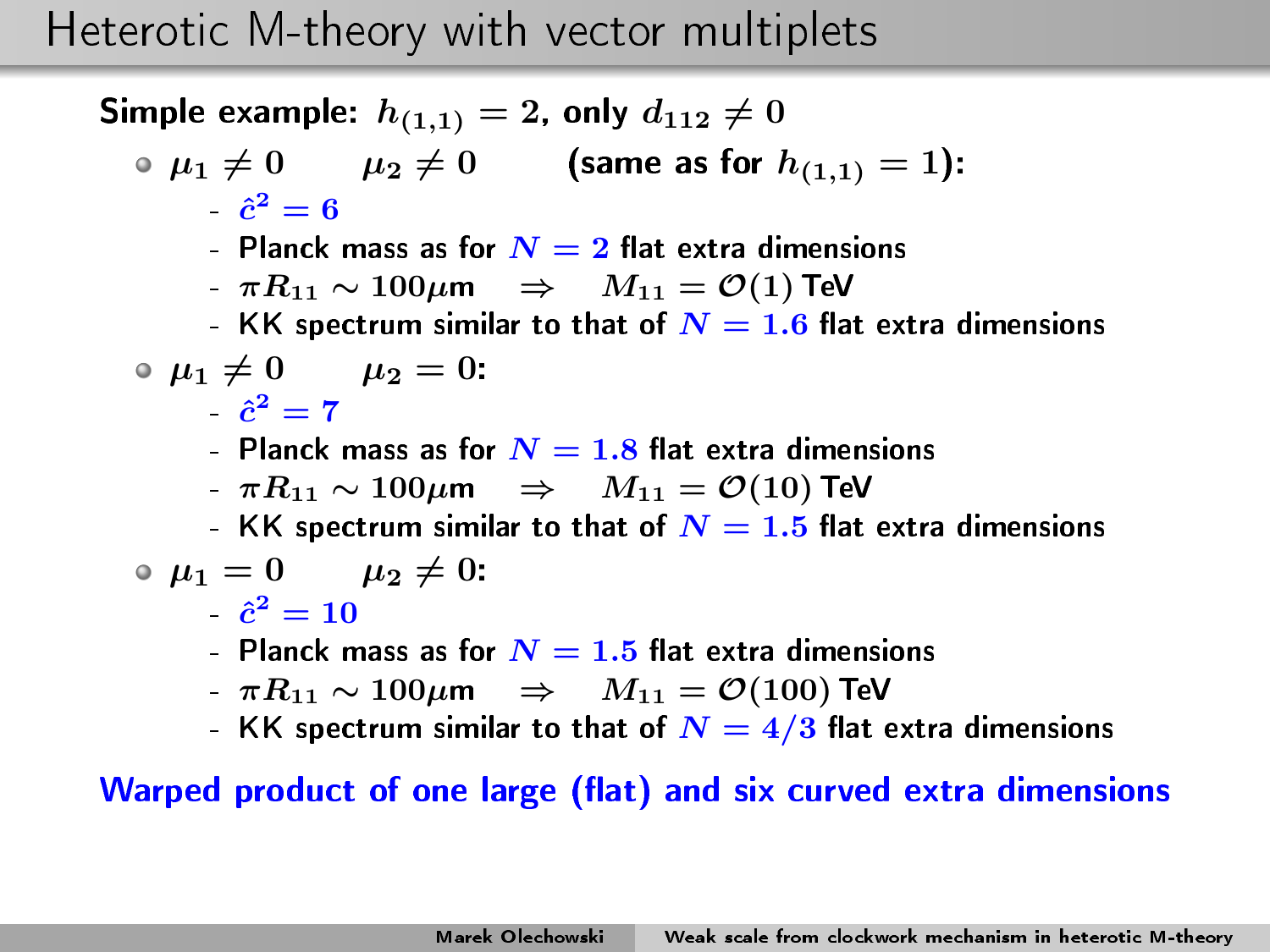Simple example:  $h_{(1,1)}=2$ , only  $d_{112}\neq 0$ 

• 
$$
\mu_1 \neq 0
$$
  $\mu_2 \neq 0$  (same as for  $h_{(1,1)} = 1$ ):  
 $\hat{c}^2 = 6$ 

- Planck mass as for  $\overline{N}=2$  flat extra dimensions
- $\pi R_{11} \sim 100 \mu \text{m} \Rightarrow M_{11} = \mathcal{O}(1)$  TeV
- $\,$  KK spectrum similar to that of  $\boldsymbol{N}=1.6$  flat extra dimensions

$$
\bullet \ \mu_1 \neq 0 \qquad \mu_2 = 0:
$$

- $\hat{c}^2=7$
- Planck mass as for  $N=1.8$  flat extra dimensions
- $-\pi R_{11} \sim 100 \mu \text{m} \Rightarrow M_{11} = \mathcal{O}(10) \text{ TeV}$
- KK spectrum similar to that of  $\overline{N}=1.5$  flat extra dimensions

$$
\bullet \ \mu_1 = 0 \qquad \mu_2 \neq 0.
$$

- $\hat{c}^2=10$
- Planck mass as for  $\overline{N} = 1.5$  flat extra dimensions
- $-\pi R_{11} \sim 100 \mu \text{m} \Rightarrow M_{11} = \mathcal{O}(100) \text{ TeV}$
- KK spectrum similar to that of  $N = 4/3$  flat extra dimensions

#### Warped product of one large (flat) and six curved extra dimensions

We have not found solutions corresponding to different values of  $\hat{c}^2$ even for more complicated CY spaces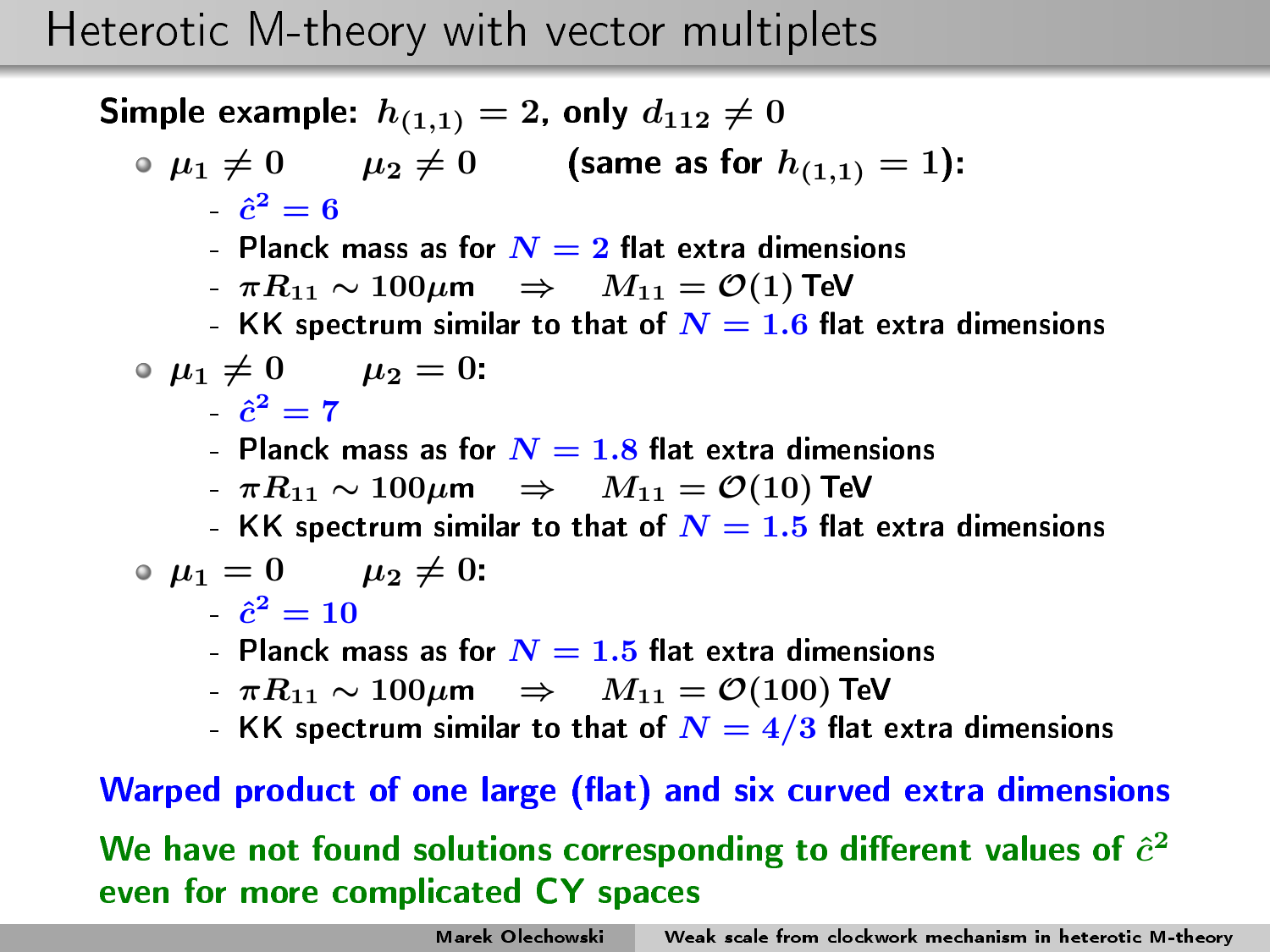It is not difficult to see that in general heterotic M-theory  $\hat{c}^2\geq 6$ 

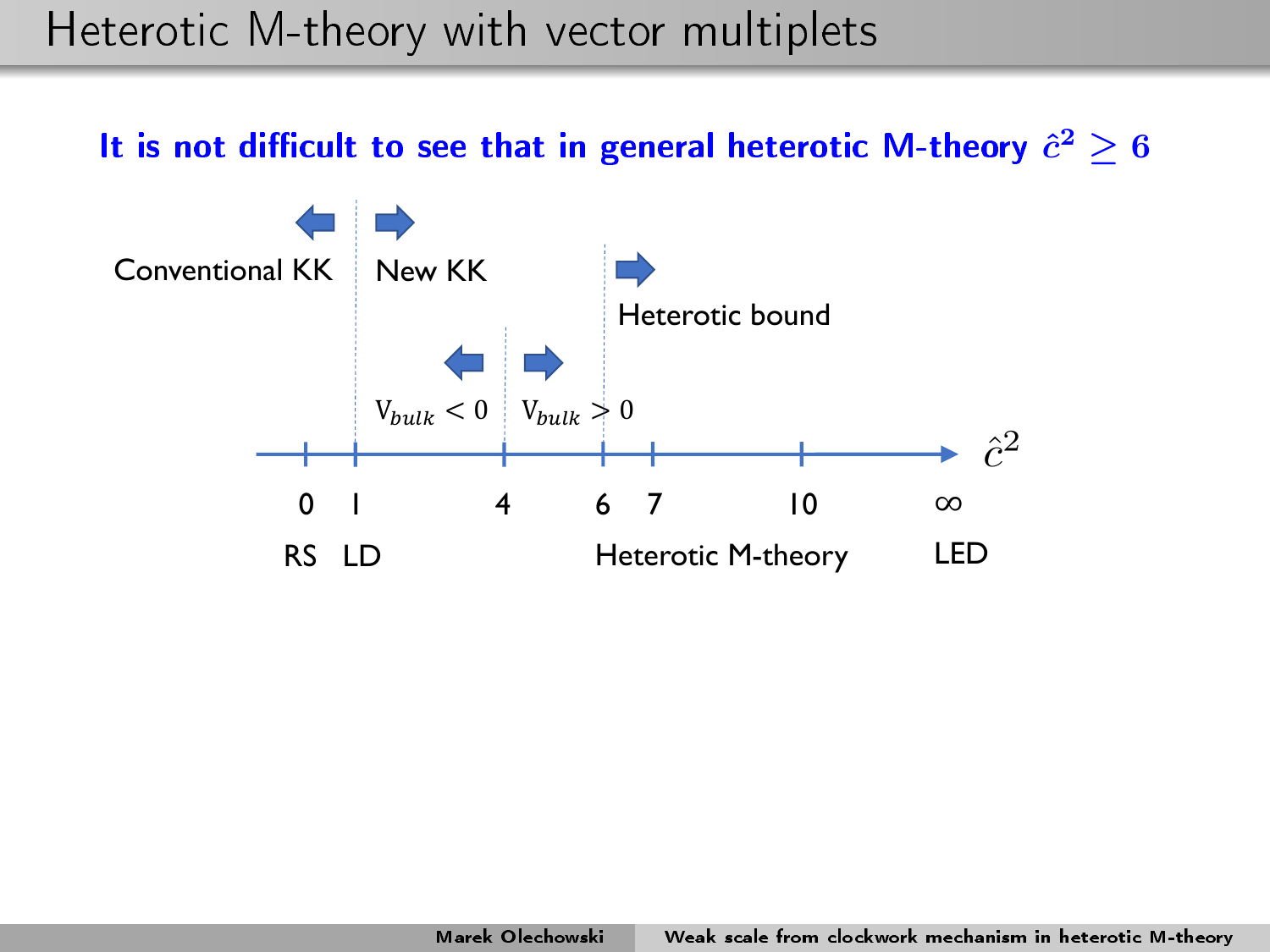It is not difficult to see that in general heterotic M-theory  $\hat{c}^2\geq 6$ 



Smaller values of  $\hat{c}^2=1,\,4$  were obtained in 5D SUGRA with decoupled universal hypermultiplet Kehagias, Riotto, 2017; Antoniadis et al., 2017

Problematic from the point of view of higher dimensional string- or M-theory (LD  $\hat{c}^2 = 1$  may be related to 6D "Little String Theory")